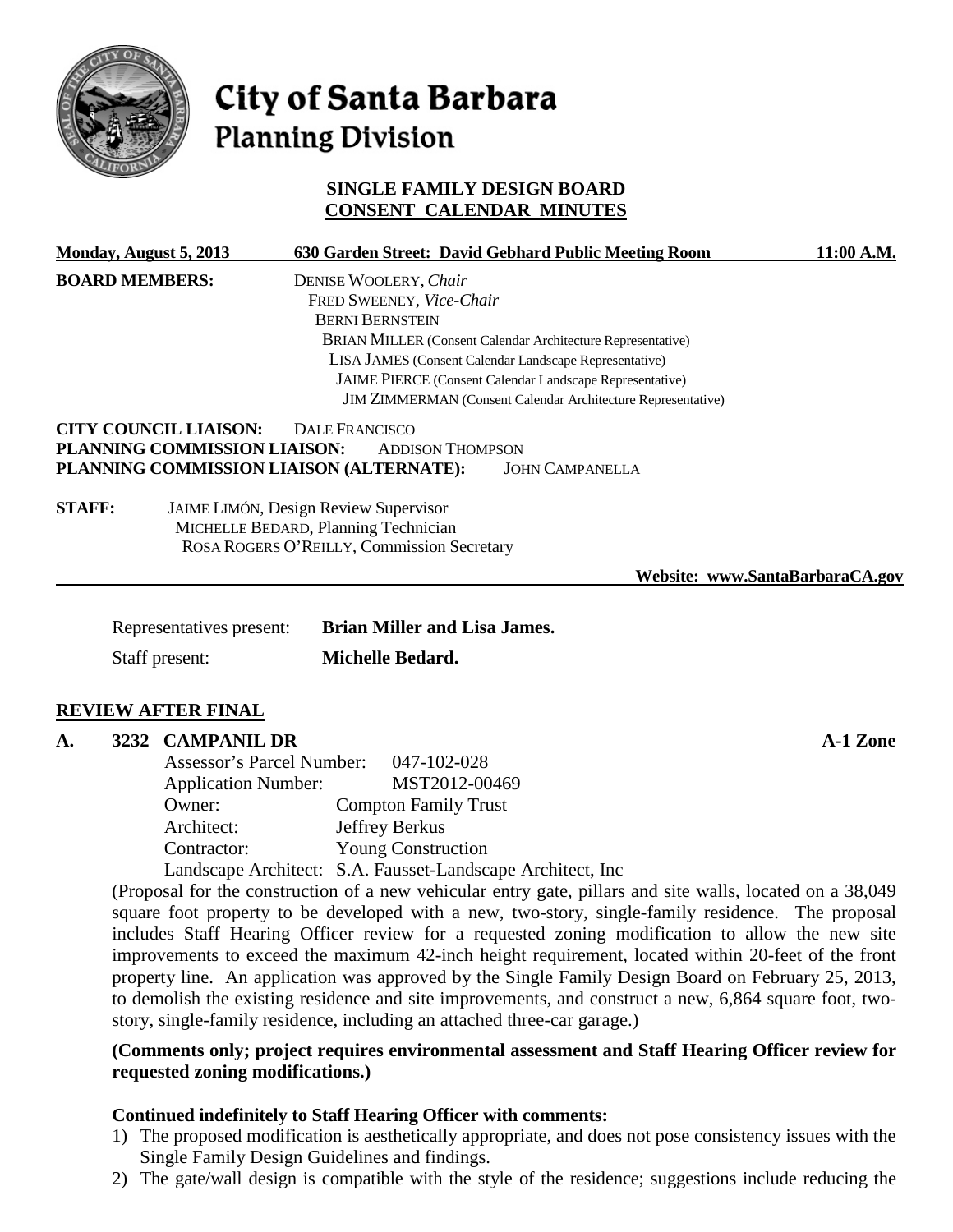height of the pillars and gate proportionately to reduce the mass, bulk and scale.

- 3) Provide details and light fixture specifications.
- 4) Provide a color board.

# **FINAL REVIEW**

# **B. 1226 PLAZA DEL MONTE E-1 Zone**

| Assessor's Parcel Number:  | 035-360-026                |
|----------------------------|----------------------------|
| <b>Application Number:</b> | MST2013-00293              |
| Owner:                     | <b>Payatt Family Trust</b> |
| Architect:                 | <b>Kathy Hancock</b>       |

(Proposal for a 19 square foot entry remodel and addition to an existing 2,706 square foot, two-story, single-family residence. The proposal includes converting 108 square feet of the existing, 667 square foot, three-car garage, into a new laundry room. The proposal will result in a 559 square foot two-car garage. Other alterations include extending the existing concrete landing at the entry and adding a new concrete walkway, repairing a parapet wall on the existing residence, modify the decorative battered walls on the south elevation at the three corners, and adding a new above-ground spa. The proposed total of 2,725 square feet, located on a 10,500 square foot lot in the Hillside Design District, is 72% of the required floor-to-lot area ratio (FAR).)

**(Final Approval is requested. Project requires compliance with Tier 2 Storm Water Management Program (SWMP) prior to granting Final Approval.)**

**Final approval with the condition to revise the Tier 2 SWMP BMP measures to replace the proposed container planters and provide a reduction of hardscape to increase the planter/permeable surface area.**

# **NEW ITEM**

# **C. 3709 LINCOLNWOOD DR E-3/SD-2 Zone**

Assessor's Parcel Number: 053-430-051 Application Number: MST2013-00305 Owner: Phillip J Whaley Landscape Architect: Carol Gross

(Proposal for minor site alterations including new site walls, fencing and gate, located on a 8,885 square foot parcel developed with an existing, two-story, single-family residence. The proposal includes a new, natural-gravity, boulder retaining wall with a maximum 42-inches in height, a new, natural wood gate and fencing with a maximum 68-inches in height, a new, plaster wall with a maximum 30-inches in height, new concrete steps, a new, wood trellis, 140 square feet of new patio paving, new landscaping, and 12 cubic yards of fill.)

# **(Action may be taken if sufficient information is provided.)**

**Project Design Approval and Final Approval as noted, with the finding that the Neighborhood Preservation Ordinance criteria have been met as stated in Subsection 22.69.050 of the City of Santa Barbara Municipal Code.**

1) Add a note to plant the public right-of-way, as indicated, with a drought tolerant ground cover.